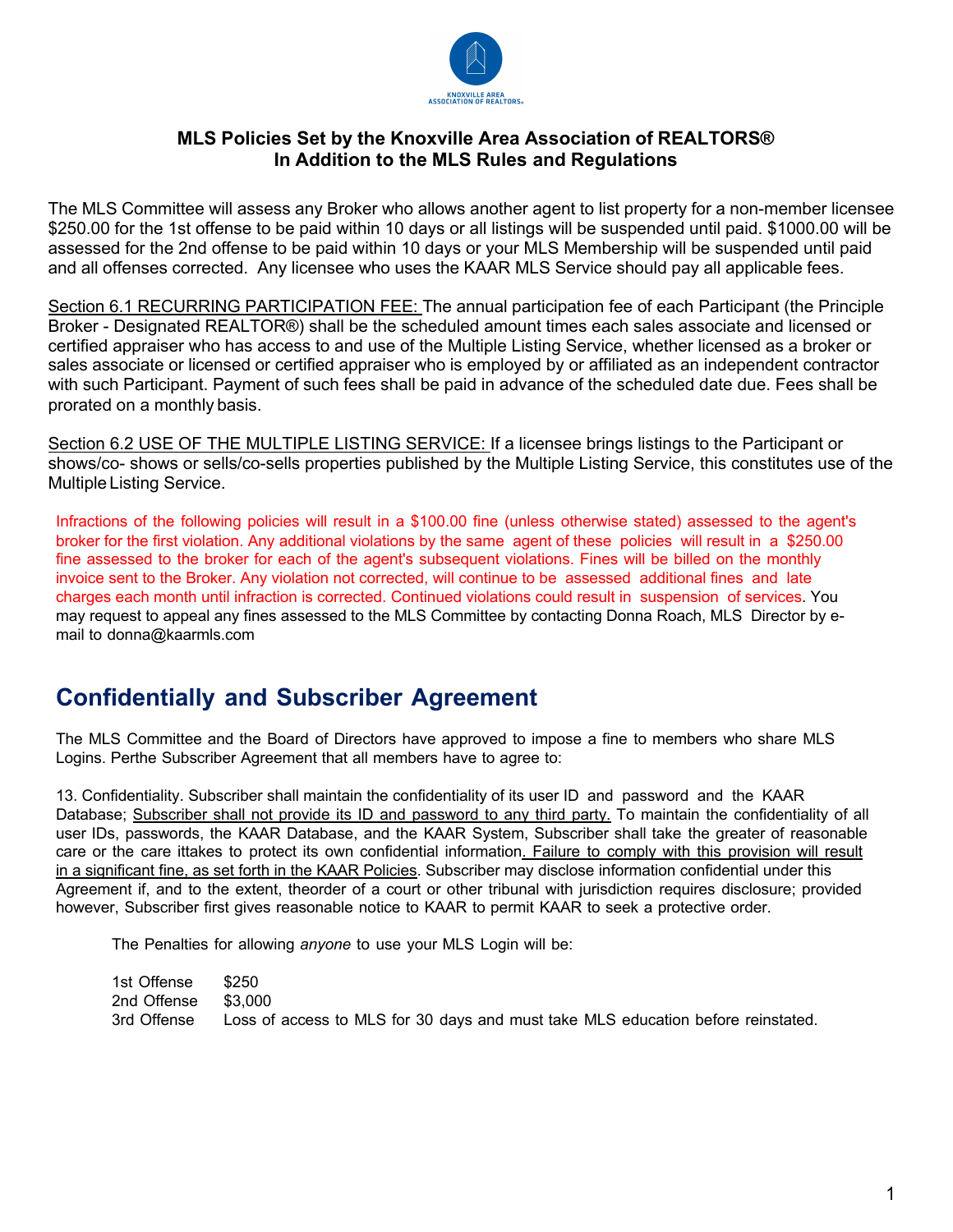

# **Sanctions for the following MLS Rules**

**Section 1 – Listing Procedures: Listings** must be entered into the Flexmls system within 2 business days of the list date as either Coming Soon or as a New listing. The Pre-Marketing Addendum is required for a listing in Coming Soon Status.

Coming Soon Status Penalties

If a Coming Soon Status listing is shown prior to going Active in the MLS, the Agent and Broker will be assessed the following penalties:

1st offense \$500 fine to the List Agent and \$500 fine to the Broker 2nd offense \$1000 fine to the List Agent and \$1000 fine to the Broker 3rd offense Appear before the MLS Committee for review. Agent subject to Section 7 of the MLS Rules.

**Section 1.3 Exempted Listings**: If the seller refuses to permit the listing to be disseminated by the Multiple Listing Service, the Participant may then take an "Office Exclusive Listing" and the Office Exclusive Waiver shall be filed with the Multiple Listing Service but not disseminated to the Participants.

An Office Exclusive Waiver must be signed by the seller that they do not desire the listing to be disseminated by the Multiple Listing Service and must accompany filing of the listing and submitted to the MLS office to hold on file. Office Exclusive listings may not be entered into the MLS after the listing has an accepted contract or has close

**Section 1.01 Clear Cooperation**: Within one (1) business day of marketing a property to the public, the listing broker must submit the listing to the MLS for cooperation with other MLS participants. Public marketing includes, butis not limited to, flyers displayed in windows, yard signs, digital marketing on public facing websites, brokerage website displays (including IDX and VOW), digital communications marketing (email blasts), multi-brokerage listing sharing networks, and applications available to the general public.

Clear Cooperation Rule Section 1.01 and 1.3 Penalties

| 1st Offense | \$1000 to the Listing Agent and one warning to the Broker                                                       |
|-------------|-----------------------------------------------------------------------------------------------------------------|
| 2nd Offense | \$5000 to the Listing Agent and \$5000 to the Broker                                                            |
| 3rd Offense | Listing Agent and Broker must appear before the MLS Committee for discipline per Section 7<br>of the MLS Rules. |

**Section 6.1 Recurring Participation Fee**: The annual participation fee of each Participant (the Principle Broker - Designated REALTOR®) shall be the scheduled amount times each sales associate and licensed or certified appraiser who has access to and use of the Multiple Listing Service, whether licensed as a broker or sales associate or licensed or certified appraiser who is employed by or affiliated as an independent contractor with such Participant. Payment of such fees shall be paid in advance of the scheduled date due. Fees shall be prorated on a monthly basis.

**Section 6.2 Use of the Multiple Listing Service**: If a licensee brings listings to the Participant or shows/co- shows or sells/co-sells properties published by the Multiple Listing Service, this constitutes use of the Multiple Listing Service.

Any Broker in violation of Section 6.2 who allows another agent to list/co-list property for a non-member/ MLS Waived licensee will be assessed \$250.00 for the 1st offense to be paid within 10 days or all listings will be suspended until paid. \$1000.00 will be assessed for the 2nd offense be paid within 10 days or MLS Membership will be suspended until paid and all offenses corrected. Any licensee who uses either the KAAR MLS or KAAR CIE Service should pay all applicable fees.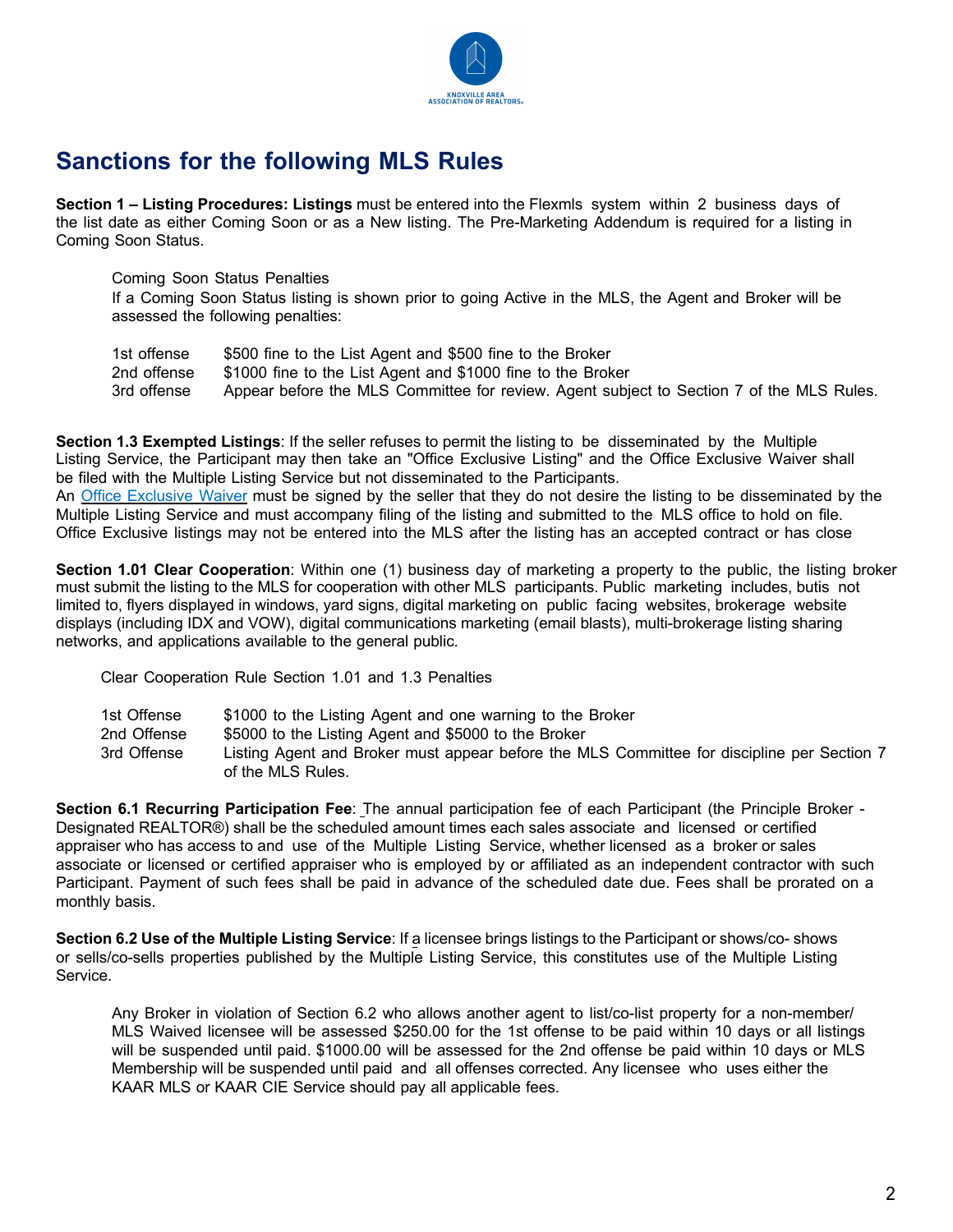

**Section 2.5 Status Changes, Including Final Closing of Sales** : Sales shall be reported to the Multiple Listing Service by the listing broker within 72 hours after they have occurred. If negotiations were carried on under Section2 (a) or (b) hereof, the cooperating broker shall report the accepted offer to the listing broker within 72 hours after occurrence and the listing broker shall report them to the MLS within 72 hours after receiving notice from the cooperating broker.

The MLS Committee and Board of Directors have voted to assess fines beginning September 1, 2015, for violation of the MLS Rule Section 2.5. Infractions Section 2.5 will result in a \$100.00 fine assessed to the agent's broker for the first violation. Any additional violations by the same agent of Section 2.5 will result in a \$250.00 fine assessed to the broker for each of the agent's subsequent violations.

This violation also has to do with truth in advertising. The Broker's Act states that an agent can be disciplined for !**Misleading or untruthful advertising"** – Tenn. Code Ann. 62-13-312(b)(4). This is explained in Rule 1260-2- .12(4)(c), which states, !**Listing information must be kept current and accurate."**

The Realtor Code of Ethics also addresses this issue! Article 12 states in part, !**Realtors shall be honest and truthful in their real estate communications and shall present a true picture in their advertising, marketing, and other representations."**

Listing brokers should inform sellers of the broker's obligation to comply with MLS rules and state law. Participation rights in MLS come with the responsibility to abide by the rules. Deliberately misrepresenting the status of the listing may violate the Code of Ethics in addition to the MLS rules. It would appear that the MLS's"Pending Continue to Show" category would adequately address the seller's desire to continue to market the property after an offer has been accepted.

## **Policies**

#### **Listing Information**

- 1. Reference to any contact information, including, but not limited to Listing Agent, Listing Office, websites, or owner's information are not to appear in the public remarks, direction, assets, photos, videos, virtual tours, etc in the MLS. Photos, videos, or virtual tours may not include individuals.
- 2. In connection with any issue concerning a Participant's or a Subscriber's compliance with these Rules, a Participant or Subscriber shall provide a sales contract, settlement statement, confirmation of agency, or any other documentation requested by KAAR MLS. KAAR MLS shall advise the Participant or Subscriber of the issue and of the type of information that is needed. The Participant or Subscriber may contact the MLS Department to discuss redaction of irrelevant portions of the requested documentation before providing it to KAAR MLS. KAAR MLS may remove the listing at issue from the KAAR MLS database if the requested documentation is not provided to KAAR MLS within two business days of the request.
- 3. Condominium and Zero Lot Line listings are to be listed under Single Family and must be marked as Property SubType Condominium. Only properties that stand alone with no shared walls and the homeowner owns the land would be considered as Residential Property Sub Type.
- 4. The change of listing agent can only be made prior to the listing being reported "contract pending." A list agent cannot be changed after the listing has been reported "contract pending". If the listing agent was not changed prior to the "contract pending" credit will be given to the agent who signed the original listing agreement.
- 5. Any listing without the Owner's name in the owner field must have a letter on file at the Listing Office from the owner requesting their name be withheld from the MLS. The MLS retains the right to request a copy of the letter.